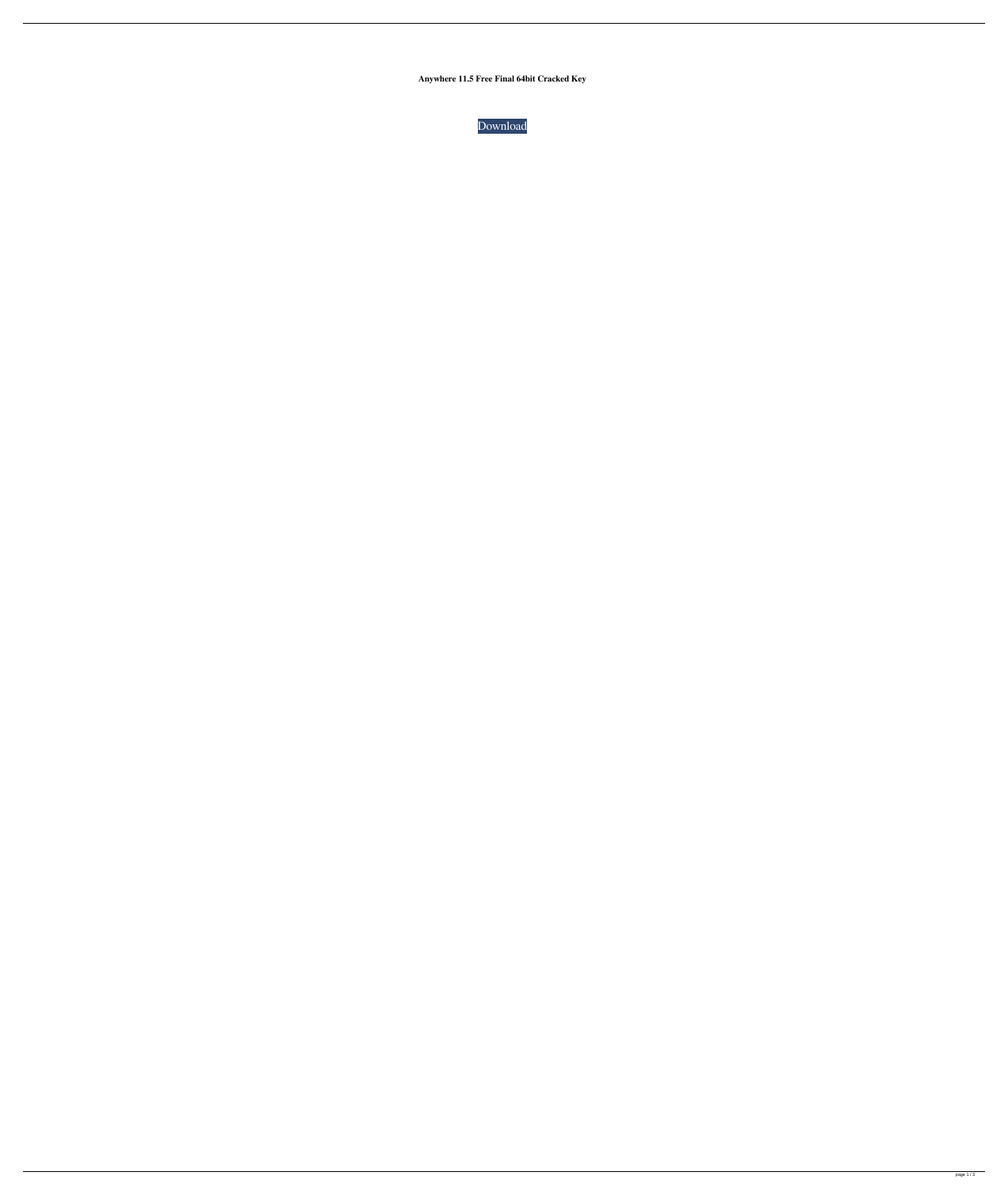Symantec pcAnywhere 11.5 will help you to manage your computer remotely, from a central location. The software comes with all the security features available from Symantec pcAnywhere 11.5, manage your remote computers secu 11.5 Language (English). Program Management. Add-ons. Training, PCAnywhere Business allows you to manage multiple computers and devices. It provides you with a central location for monitoring your system, remotely controll (Host and Remote, Incl. CD 10ULP 2 Remote & 10 User Licence, Gold Maintenance 1YR) (PC) for sale. Symantec pcAnywhere 11.5 Business Packs (Host and Remote, Incl. CD 10ULP 2 Remote & 10 User Licence, Gold Maintenance 1YR) ( developed by Symantec for that purpose and it is called "pcAnywhere" it allows users to remotely access and administer any type of remote computer. This software is already installed on all the computers connected to the n network. PcAnywhere 11.5 is the only complete remote control solution for Microsoft Windows-based PCs, Linux, and Apple Mac computers. Symantec pcAnywhere 11.5 gives you complete control over remote computers, regardless o to manage computers running multiple operating systems from a single location. Symantec pcAnywhere